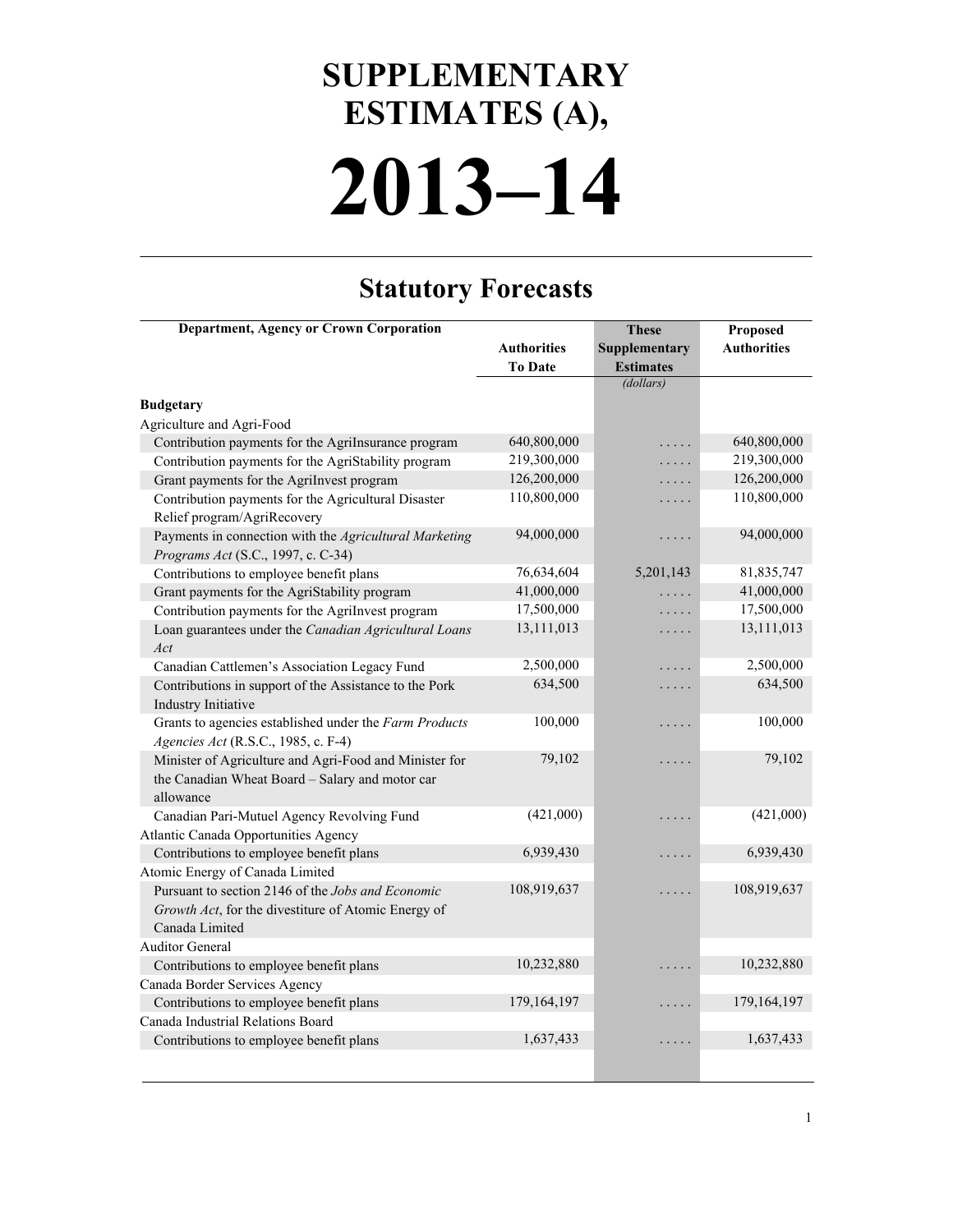| Department, Agency or Crown Corporation                  |                    | <b>These</b>     | Proposed           |
|----------------------------------------------------------|--------------------|------------------|--------------------|
|                                                          | <b>Authorities</b> | Supplementary    | <b>Authorities</b> |
|                                                          | <b>To Date</b>     | <b>Estimates</b> |                    |
|                                                          |                    | (dollars)        |                    |
| Canada Revenue Agency                                    |                    |                  |                    |
| Contributions to employee benefit plans                  | 442,552,264        | .                | 442,552,264        |
| Disbursements to provinces under the Softwood Lumber     | 283,000,000        | .                | 283,000,000        |
| Products Export Charge Act, 2006                         |                    |                  |                    |
| Children's Special Allowance payments                    | 238,000,000        | .                | 238,000,000        |
| Spending of revenues received through the conduct of its | 193,779,186        | .                | 193,779,186        |
| operations pursuant to section 60 of the Canada          |                    |                  |                    |
| Revenue Agency Act                                       |                    |                  |                    |
| Minister of National Revenue - Salary and motor car      | 79,102             | .                | 79,102             |
| allowance                                                |                    |                  |                    |
| Canada School of Public Service                          |                    |                  |                    |
| Spending of revenues pursuant to subsection 18(2) of the | 50,000,000         | .                | 50,000,000         |
| Canada School of Public Service Act                      |                    |                  |                    |
| Contributions to employee benefit plans                  | 6,233,121          | .                | 6,233,121          |
| Canadian Centre for Occupational Health and Safety       |                    |                  |                    |
| Contributions to employee benefit plans                  | 1,117,980          | .                | 1,117,980          |
| Canadian Environmental Assessment Agency                 |                    |                  |                    |
| Contributions to employee benefit plans                  | 2,863,886          | .                | 2,863,886          |
| Canadian Food Inspection Agency                          |                    |                  |                    |
| Contributions to employee benefit plans                  | 79,025,461         | .                | 79,025,461         |
| Spending of Revenues pursuant to Section 30 of the       | 53,161,000         | .                | 53,161,000         |
| Canadian Food Inspection Agency Act                      |                    |                  |                    |
| Compensation payments in accordance with                 | 3,500,000          | .                | 3,500,000          |
| requirements established by Regulations under the Health |                    |                  |                    |
| of Animals Act and the Plant Protection Act, and         |                    |                  |                    |
| authorized pursuant to the Canadian Food Inspection      |                    |                  |                    |
| Agency Act (S.C., 1997, c. 6)                            |                    |                  |                    |
| Canadian Forces Grievance Board                          |                    |                  |                    |
| Contributions to employee benefit plans                  | 607,519            | .                | 607,519            |
| Canadian Grain Commission                                |                    |                  |                    |
| Contributions to employee benefit plans                  | 585,473            | 2,952,519        | 3,537,992          |
| Canadian Grain Commission Revolving Fund                 | .                  |                  |                    |
| Canadian Heritage                                        |                    |                  |                    |
| Contributions to employee benefit plans                  | 20,648,944         | .                | 20,648,944         |
| Salaries of the Lieutenant-Governors                     | 1,196,000          | .                | 1,196,000          |
| Payments under the Lieutenant Governors                  | 637,000            | .                | 637,000            |
| Superannuation Act (R.S.C., 1985, c. L-8)                |                    |                  |                    |
| Supplementary Retirement Benefits - Former               | 182,000            | .                | 182,000            |
| Lieutenant-Governors                                     |                    |                  |                    |
| Minister of Canadian Heritage and Official Languages -   | 79,102             | .                | 79,102             |
| Salary and motor car allowance                           |                    |                  |                    |
| Minister of State (Sport) - Motor car allowance          | 2,000              | .                | 2,000              |
| Canadian Human Rights Commission                         |                    |                  |                    |
| Contributions to employee benefit plans                  | 2,600,171          | .                | 2,600,171          |
| Canadian Human Rights Tribunal                           |                    |                  |                    |
| Contributions to employee benefit plans                  | 403,636            | $\ddotsc$        | 403,636            |
| Canadian Institutes of Health Research                   |                    |                  |                    |
| Contributions to employee benefit plans                  | 5,934,927          | .                | 5,934,927          |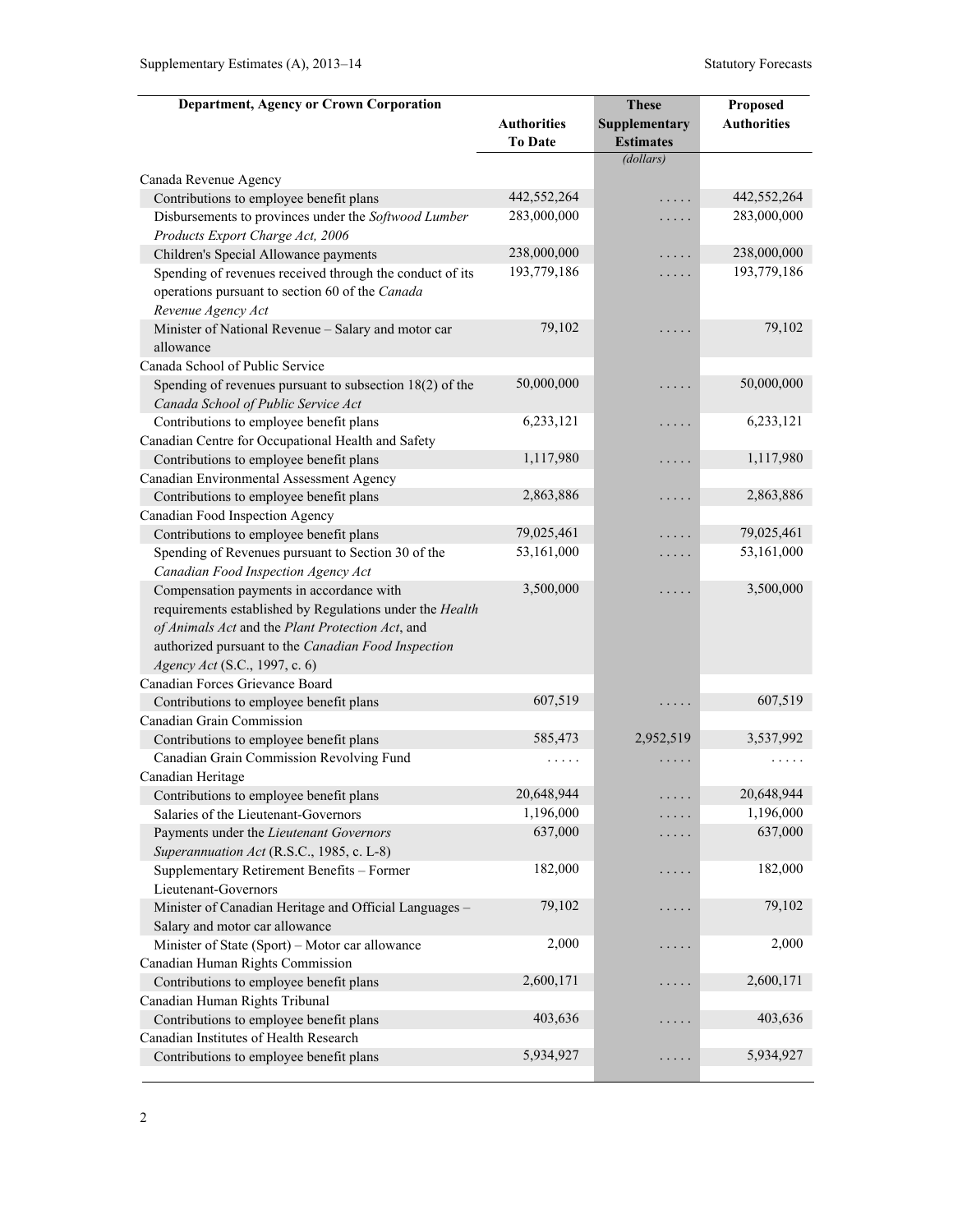| <b>Department, Agency or Crown Corporation</b>            |                    | <b>These</b>     | Proposed           |
|-----------------------------------------------------------|--------------------|------------------|--------------------|
|                                                           | <b>Authorities</b> | Supplementary    | <b>Authorities</b> |
|                                                           | <b>To Date</b>     | <b>Estimates</b> |                    |
|                                                           |                    | (dollars)        |                    |
| Canadian Intergovernmental Conference Secretariat         |                    |                  |                    |
| Contributions to employee benefit plans                   | 437,917            | .                | 437,917            |
| Canadian International Development Agency                 |                    |                  |                    |
| Payments to International Financial Institutions -        | 246,000,000        | .                | 246,000,000        |
| Encashment of notes                                       |                    |                  |                    |
| Contributions to employee benefit plans                   | 22,881,774         | .                | 22,881,774         |
| Minister of International Cooperation - Salary and motor  | 79,102             | .                | 79,102             |
| car allowance                                             |                    |                  |                    |
| Canadian International Trade Tribunal                     |                    |                  |                    |
| Contributions to employee benefit plans                   | 1,233,346          | .                | 1,233,346          |
| Canadian Northern Economic Development Agency             |                    |                  |                    |
| Contributions to employee benefit plans                   | 1,023,655          | .                | 1,023,655          |
| Canadian Nuclear Safety Commission                        |                    |                  |                    |
| Expenditures pursuant to paragraph $29.1(1)$ of the       | 93,567,046         | .                | 93,567,046         |
| Financial Administration Act                              |                    |                  |                    |
| Contributions to employee benefit plans                   | 4,357,801          | .                | 4,357,801          |
| Canadian Polar Commission                                 |                    |                  |                    |
| Contributions to employee benefit plans                   | 142,943            | .                | 142,943            |
| Canadian Radio-television and Telecommunications          |                    |                  |                    |
| Commission                                                |                    |                  |                    |
| Contributions to employee benefit plans                   | 6,803,308          | .                | 6,803,308          |
| Canadian Security Intelligence Service                    |                    |                  |                    |
| Contributions to employee benefit plans                   | 48,371,070         | .                | 48,371,070         |
| Canadian Space Agency                                     |                    |                  |                    |
| Contributions to employee benefit plans                   | 10,747,711         | .                | 10,747,711         |
| Canadian Transportation Accident Investigation and Safety |                    |                  |                    |
| Board                                                     |                    |                  |                    |
| Contributions to employee benefit plans                   | 3,505,079          | .                | 3,505,079          |
| Canadian Transportation Agency                            |                    |                  |                    |
| Contributions to employee benefit plans                   | 3,507,200          | .                | 3,507,200          |
| Chief Electoral Officer                                   |                    |                  |                    |
| Electoral expenditures                                    | 77,320,242         |                  | 77,320,242         |
| Contributions to employee benefit plans                   | 6,625,283          | .                | 6,625,283          |
| Expenses under Electoral Boundaries Readjustment Act      | 1,539,187          |                  | 1,539,187          |
|                                                           |                    |                  |                    |
| Salary of the Chief Electoral Officer                     | 288,100            | .                | 288,100            |
| Citizenship and Immigration                               |                    |                  |                    |
| Fees returned in connection with a terminated application | 95,500,000         | .                | 95,500,000         |
| Contributions to employee benefit plans                   | 57,359,614         | .                | 57,359,614         |
| Minister of Citizenship, Immigration and                  | 79,102             | .                | 79,102             |
| Multiculturalism - Salary and motor car allowance         |                    |                  |                    |
| Commissioner for Federal Judicial Affairs                 |                    |                  |                    |
| Judges' salaries, allowances and annuities, annuities to  | 487,534,826        |                  | 487,534,826        |
| spouses and children of judges and lump sum payments      |                    |                  |                    |
| to spouses of judges who die while in office              |                    |                  |                    |
| $(R.S.C., 1985, c. J-1)$                                  |                    |                  |                    |
| Contributions to employee benefit plans                   | 785,778            |                  | 785,778            |
|                                                           |                    |                  |                    |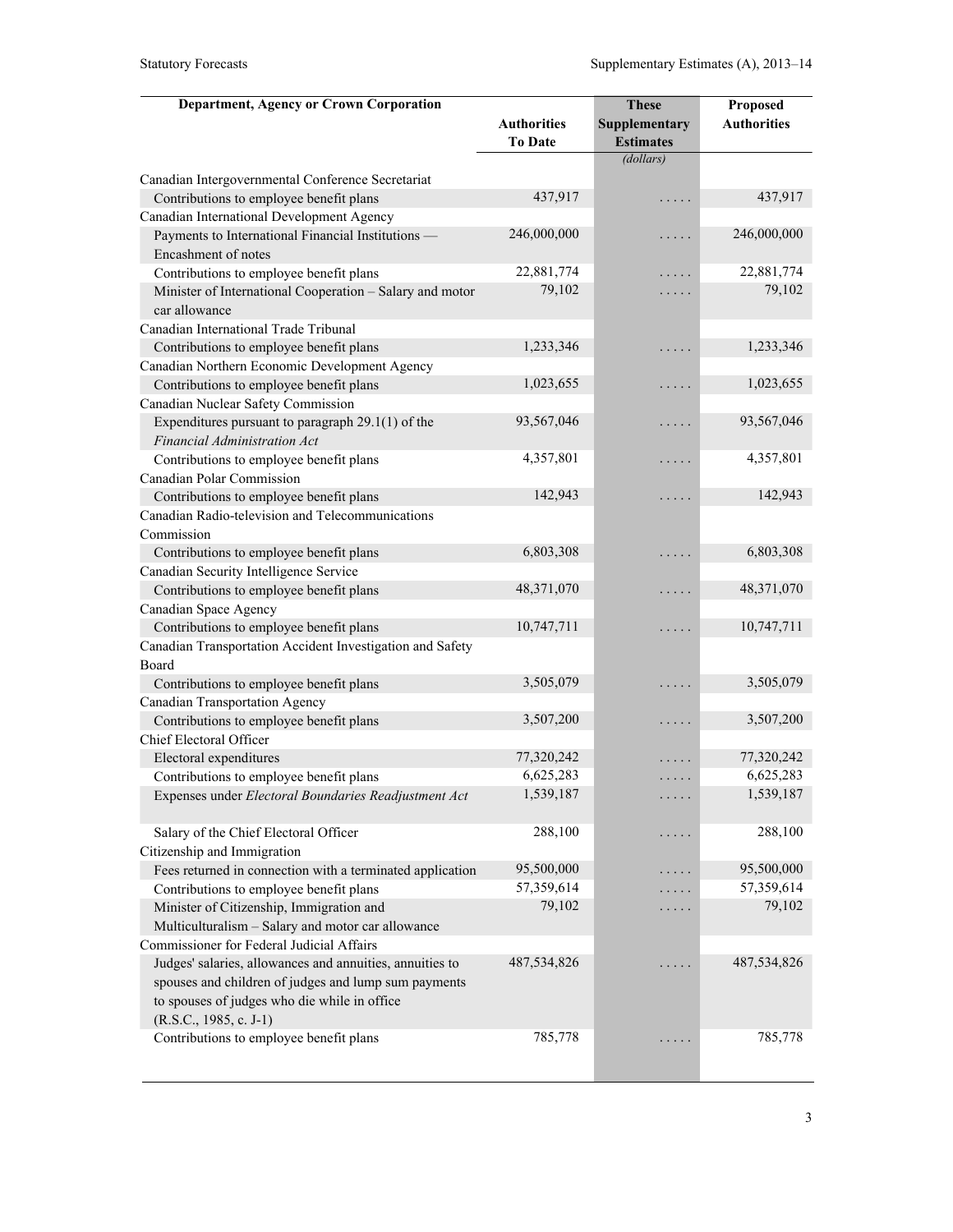| <b>Department, Agency or Crown Corporation</b>                                   |                    | <b>These</b>     | Proposed           |
|----------------------------------------------------------------------------------|--------------------|------------------|--------------------|
|                                                                                  | <b>Authorities</b> | Supplementary    | <b>Authorities</b> |
|                                                                                  | <b>To Date</b>     | <b>Estimates</b> |                    |
|                                                                                  |                    | (dollars)        |                    |
| Communications Security Establishment                                            |                    |                  |                    |
| Contributions to employee benefit plans                                          | 33,389,185         | .                | 33,389,185         |
| Copyright Board                                                                  |                    |                  |                    |
| Contributions to employee benefit plans                                          | 301,313            | .                | 301,313            |
| Correctional Service of Canada                                                   |                    |                  |                    |
| Contributions to employee benefit plans                                          | 233,116,766        | .                | 233,116,766        |
| <b>CORCAN Revolving Fund</b>                                                     | .                  | .                |                    |
| <b>Courts Administration Service</b>                                             |                    |                  |                    |
| Contributions to employee benefit plan                                           | 7,165,435          | .                | 7,165,435          |
| Economic Development Agency of Canada for the Regions                            |                    |                  |                    |
| of Quebec                                                                        |                    |                  |                    |
| Contributions to employee benefit plans                                          | 4,929,289          | .                | 4,929,289          |
| Environment                                                                      |                    |                  |                    |
| Contributions to employee benefit plans                                          | 88,749,822         | .                | 88,749,822         |
| Minister of the Environment - Salary and car allowance                           | 79,102             | .                | 79,102             |
| Federal Economic Development Agency for Southern                                 |                    |                  |                    |
| Ontario                                                                          |                    |                  |                    |
| Contributions to employee benefit plans                                          | 3,149,796          | .                | 3,149,796          |
| Finance                                                                          |                    |                  | 30,283,114,000     |
| Canada Health Transfer (Part V.1 - Federal-Provincial                            | 30,283,114,000     | .                |                    |
| Fiscal Arrangements Act)                                                         | 18,401,000,000     |                  | 18,401,000,000     |
| Interest on Unmatured Debt                                                       | 16,105,194,000     | .                | 16,105,194,000     |
| Fiscal Equalization (Part I - Federal-Provincial Fiscal<br>Arrangements Act)     |                    | .                |                    |
| Canada Social Transfer (Part V.1 - Federal-Provincial                            | 12,215,271,000     | .                | 12,215,271,000     |
| Fiscal Arrangements Act)                                                         |                    |                  |                    |
| Other Interest Costs                                                             | 8,733,000,000      | .                | 8,733,000,000      |
| Territorial Financing (Part I.1 - Federal-Provincial Fiscal<br>Arrangements Act) | 3,288,281,700      | .                | 3,288,281,700      |
| Payments to Provinces Regarding Sales Tax                                        | 1,481,000,000      | .                | 1,481,000,000      |
| Harmonization (Part III.1 - Federal-Provincial Fiscal                            |                    |                  |                    |
| Arrangements Act)                                                                |                    |                  |                    |
| Payments to International Development Association                                | 441,610,000        | .                | 441,610,000        |
| Wait Times Reduction Transfer (Part V.1 -                                        | 250,000,000        | .                | 250,000,000        |
| Federal-Provincial Fiscal Arrangements Act)                                      |                    |                  |                    |
| Additional Fiscal Equalization to Nova Scotia (Part I -                          | 245,785,000        | .                | 245,785,000        |
| Federal-Provincial Fiscal Arrangements Act)                                      |                    |                  |                    |
| Purchase of Domestic Coinage                                                     | 126,500,000        | .                | 126,500,000        |
| Additional Fiscal Equalization Offset Payment to Nova                            | 89,461,000         | .                | 89,461,000         |
| Scotia (Nova Scotia and Newfoundland and Labrador                                |                    |                  |                    |
| Additional Fiscal Equalization Offset Payments Act)                              |                    |                  |                    |
| Debt payments on behalf of poor countries to                                     | 51,200,000         | .                | 51,200,000         |
| International Organizations pursuant to section 18(1) of                         |                    |                  |                    |
| the Economic Recovery Act                                                        |                    |                  |                    |
| Statutory Subsidies (Constitution Acts, 1867-1982, and                           | 32,149,329         | $\ldots$ .       | 32,149,329         |
| Other Statutory Authorities)                                                     | 12,203,454         |                  | 12,203,454         |
| Contributions to employee benefit plans                                          |                    | .                |                    |
|                                                                                  |                    |                  |                    |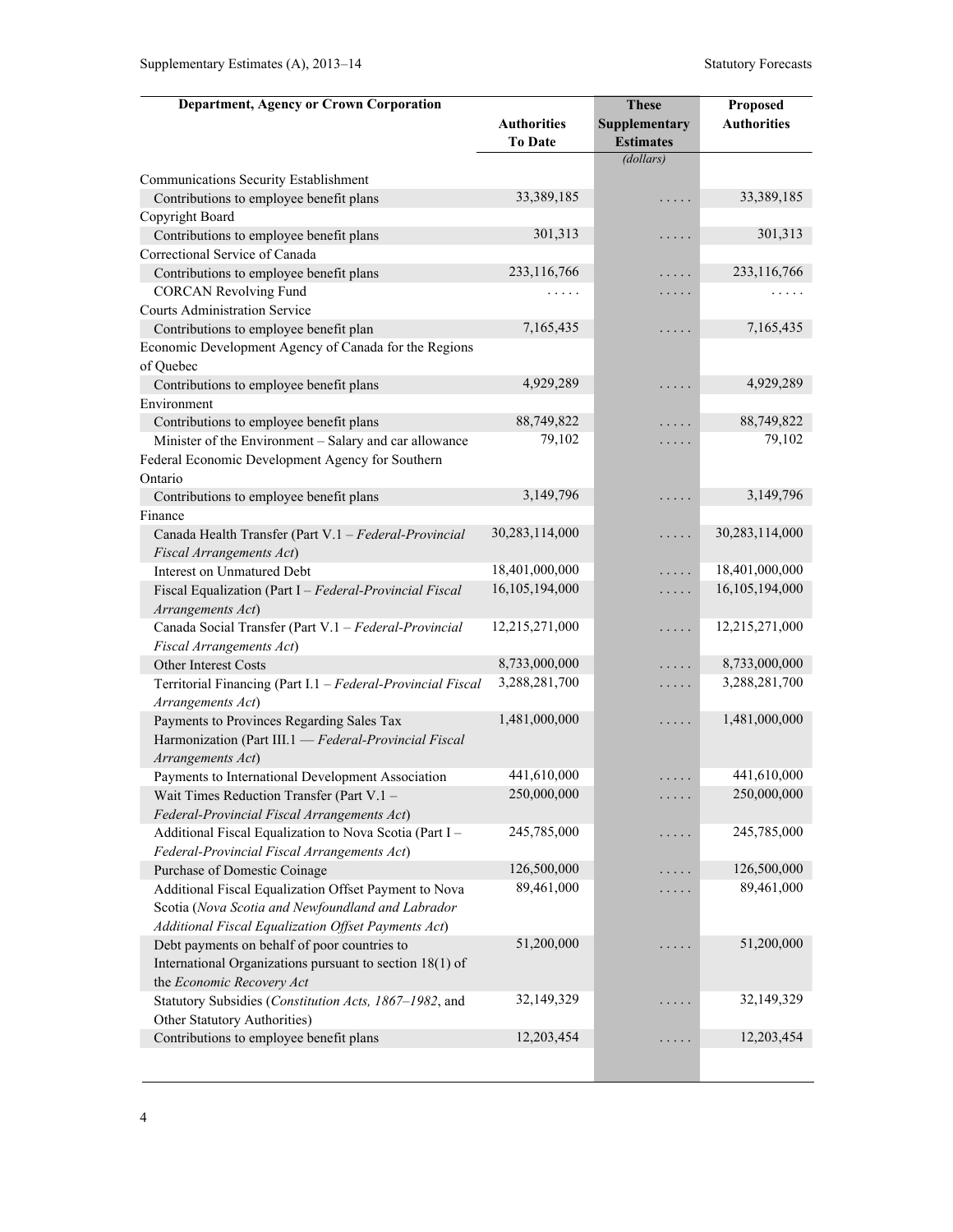| <b>Department, Agency or Crown Corporation</b>                                                                              |                                      | <b>These</b>                      | Proposed           |
|-----------------------------------------------------------------------------------------------------------------------------|--------------------------------------|-----------------------------------|--------------------|
|                                                                                                                             | <b>Authorities</b><br><b>To Date</b> | Supplementary<br><b>Estimates</b> | <b>Authorities</b> |
|                                                                                                                             |                                      | (dollars)                         |                    |
| Finance – Continued                                                                                                         | 10,000,000                           |                                   | 10,000,000         |
| Payment to the International Bank for Reconstruction<br>and Development for the Agriculture Advance Market                  |                                      |                                   |                    |
| Commitment (Bretton Woods and Related Agreements<br>Act, section 8)                                                         |                                      |                                   |                    |
| Minister of Finance - Salary and motor car allowance                                                                        | 79,102                               | .                                 | 79,102             |
| Minister of State (Finance) — Motor car allowance                                                                           | 2,000                                | .                                 | 2,000              |
| Youth Allowances Recovery (Federal-Provincial Fiscal<br>Revision Act, 1964)                                                 | (770, 280, 000)                      | .                                 | (770, 280, 000)    |
| Alternative Payments for Standing Programs (Part VI -<br>Federal-Provincial Fiscal Arrangements Act)                        | (3,499,933,000)                      | .                                 | (3,499,933,000)    |
| Financial Transactions and Reports Analysis Centre of                                                                       |                                      |                                   |                    |
| Canada                                                                                                                      |                                      |                                   |                    |
| Contributions to employee benefit plans                                                                                     | 5,658,585                            | .                                 | 5,658,585          |
| <b>Fisheries and Oceans</b>                                                                                                 |                                      |                                   |                    |
| Contributions to employee benefit plans                                                                                     | 129,897,782                          | .                                 | 129,897,782        |
| Minister of Fisheries and Oceans - Salary and motor car<br>allowance                                                        | 79,102                               | .                                 | 79,102             |
| Foreign Affairs and International Trade                                                                                     |                                      |                                   |                    |
| Contributions to employee benefit plans                                                                                     | 81,367,216                           | .                                 | 81,367,216         |
| Passport Office Revolving Fund (Revolving Funds Act<br>$(R.S.C., 1985, c. R-8))$                                            | 70,373,000                           | .                                 | 70,373,000         |
| Payments under the Diplomatic Service (Special)                                                                             | 250,000                              | .                                 | 250,000            |
| Superannuation Act (R.S.C., 1985, c. D-2)                                                                                   |                                      |                                   |                    |
| Minister of Foreign Affairs - Salary and motor car<br>allowance                                                             | 79,102                               | .                                 | 79,102             |
| Minister of International Trade and Minister for the                                                                        | 79,102                               | .                                 | 79,102             |
| Asia-Pacific Gateway - Salary and motor car allowance                                                                       |                                      |                                   |                    |
| Minister of State of Foreign Affairs (Americas and<br>Consular Affairs) - Motor car allowance                               | 2,000                                | .                                 | 2,000              |
| Governor General                                                                                                            | 2,106,176                            |                                   | 2,106,176          |
| Contributions to employee benefit plans                                                                                     | 545,000                              |                                   | 545,000            |
| Annuities payable under the Governor General's Act<br>(R.S.C., 1985 c. G-9)                                                 |                                      | .                                 |                    |
| Salary of the Governor General (R.S.C., 1985 c. G-9)                                                                        | 270,602                              |                                   | 270,602            |
| Hazardous Materials Information Review Commission                                                                           |                                      |                                   |                    |
| Contributions to employee benefit plans                                                                                     | .                                    | .                                 | .                  |
| Health                                                                                                                      |                                      |                                   |                    |
| Contributions to employee benefit plans                                                                                     | 126,658,534                          |                                   | 126,658,534        |
| Minister of Health and Minister of the Canadian<br>Northern Economic Development Agency - Salary and<br>motor car allowance | 79,102                               |                                   | 79,102             |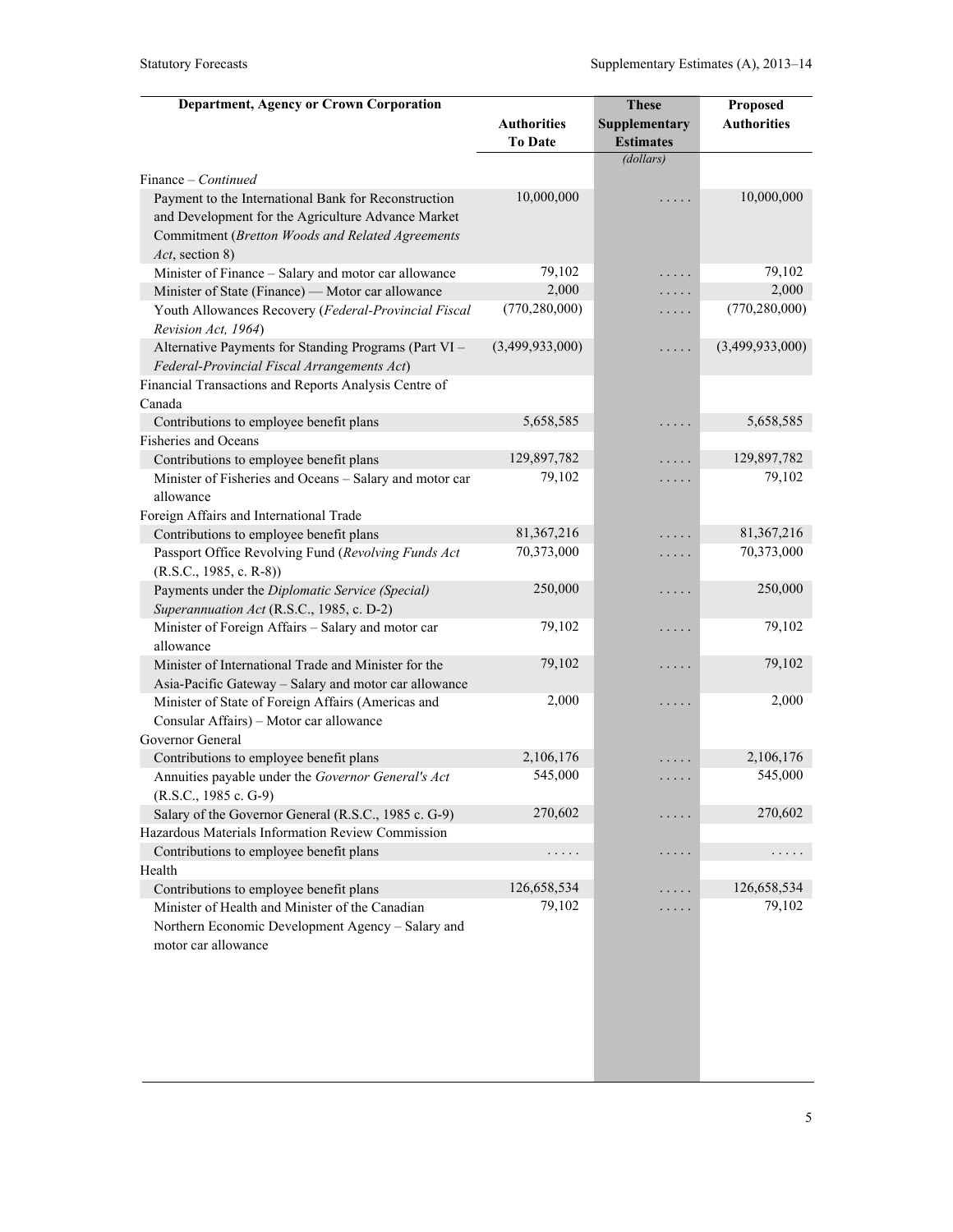| <b>Department, Agency or Crown Corporation</b>                                                               |                              | <b>These</b>     | Proposed                     |
|--------------------------------------------------------------------------------------------------------------|------------------------------|------------------|------------------------------|
|                                                                                                              | <b>Authorities</b>           | Supplementary    | <b>Authorities</b>           |
|                                                                                                              | <b>To Date</b>               | <b>Estimates</b> |                              |
|                                                                                                              |                              | (dollars)        |                              |
| House of Commons                                                                                             |                              |                  |                              |
| Members of the House of Commons - Salaries and                                                               | 112,061,179                  |                  | 112,061,179                  |
| allowances of Officers and Members of the House of                                                           |                              |                  |                              |
| Commons under the Parliament of Canada Act and                                                               |                              |                  |                              |
| contributions to the Members of Parliament Retiring                                                          |                              |                  |                              |
| Allowances Account and the Members of Parliament                                                             |                              |                  |                              |
| Retirement Compensation Arrangements Account                                                                 |                              |                  |                              |
| Contributions to employee benefit plans                                                                      | 35,924,165                   | .                | 35,924,165                   |
| Human Resources and Skills Development                                                                       |                              |                  |                              |
| Old Age Security Payments (R.S.C., 1985, c. O-9)                                                             | 32, 351, 573, 995            | .                | 32,351,573,995               |
| Guaranteed Income Supplement Payments                                                                        | 9,735,348,031                | .                | 9,735,348,031                |
| $(R.S.C., 1985, c. O-9)$                                                                                     |                              |                  |                              |
| Universal Child Care Benefit                                                                                 | 2,788,000,000<br>754,000,000 | .                | 2,788,000,000<br>754,000,000 |
| Canada Education Savings grant payments to Registered<br>Education Savings Plan (RESP) trustees on behalf of |                              | .                |                              |
| RESP beneficiaries to encourage Canadians to save for                                                        |                              |                  |                              |
| post-secondary education for their children                                                                  |                              |                  |                              |
| Canada Student Grants to qualifying full and part-time                                                       | 645, 325, 114                | .                | 645, 325, 114                |
| students pursuant to the Canada Student Financial                                                            |                              |                  |                              |
| Assistance Act                                                                                               |                              |                  |                              |
| Payments related to the direct financing arrangement                                                         | 566,746,076                  | .                | 566,746,076                  |
| under the Canada Student Financial Assistance Act                                                            |                              |                  |                              |
| Allowance Payments (R.S.C., 1985, c. O-9)                                                                    | 546,850,256                  | .                | 546,850,256                  |
| Contributions to employee benefit plans                                                                      | 224,592,036                  | .                | 224,592,036                  |
| Canada Disability Savings Grant payments to Registered                                                       | 222,600,000                  | .                | 222,600,000                  |
| Disability Savings Plan (RDSP) issuers on behalf of                                                          |                              |                  |                              |
| RDSP beneficiaries to encourage long-term financial                                                          |                              |                  |                              |
| security of eligible individuals with disabilities                                                           |                              |                  |                              |
| Canada Learning Bond payments to Registered Education                                                        | 128,000,000                  |                  | 128,000,000                  |
| Savings Plan (RESP) trustees on behalf of RESP                                                               |                              |                  |                              |
| beneficiaries to support access to post-secondary                                                            |                              |                  |                              |
| education for children from low-income families                                                              | 76,900,000                   |                  | 76,900,000                   |
| Canada Disability Savings Bond payments to Registered<br>Disability Savings Plan (RDSP) issuers on behalf of |                              | .                |                              |
| RDSP beneficiaries to encourage long-term financial                                                          |                              |                  |                              |
| security of eligible individuals with disabilities                                                           |                              |                  |                              |
| Wage Earner Protection Program payments to eligible                                                          | 49,250,000                   |                  | 49,250,000                   |
| applicants owed wages and vacation pay, severance pay                                                        |                              |                  |                              |
| and termination pay from employers who are either                                                            |                              |                  |                              |
| bankrupt or in receivership as well as payments to                                                           |                              |                  |                              |
| trustees and receivers who will provide the necessary                                                        |                              |                  |                              |
| information to determine eligibility                                                                         |                              |                  |                              |
| Payments of compensation respecting government                                                               | 40,000,000                   |                  | 40,000,000                   |
| employees (R.S.C., 1985, c. G-5) and merchant seamen                                                         |                              |                  |                              |
| $(R.S.C., 1985, c. M-6)$                                                                                     |                              |                  |                              |
| The provision of funds for interest and other payments                                                       | 10,627,478                   | .                | 10,627,478                   |
| to lending institutions and liabilities under the Canada                                                     |                              |                  |                              |
| Student Financial Assistance Act                                                                             |                              |                  |                              |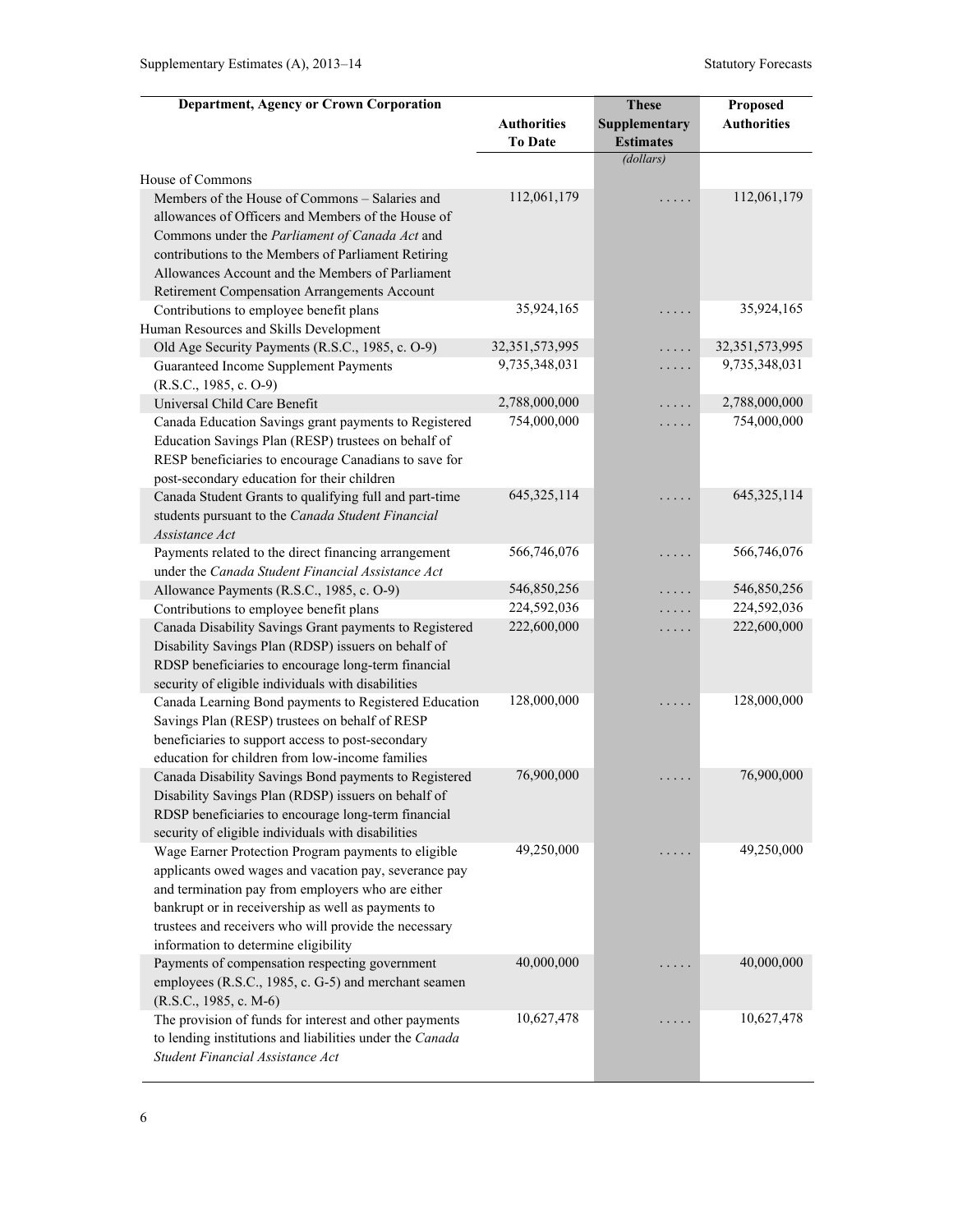| <b>Authorities</b><br>Supplementary<br><b>Authorities</b><br>To Date<br><b>Estimates</b><br>(dollars)<br>6,000,000<br>6,000,000<br>Pathways to Education Canada upfront multi-year<br>.<br>funding to support their community-based early<br>intervention programs which will help disadvantaged<br>youth access post-secondary education in Canada<br>145,000<br>145,000<br>Civil Service Insurance actuarial liability adjustments<br>.<br>79,102<br>79,102<br>Minister of Human Resources and Skills Development-<br>.<br>Salary and motor car allowance<br>79,102<br>79,102<br>Minister of Labour - Salary and motor car allowance<br>.<br>35,000<br>35,000<br>Supplementary Retirement Benefits - Annuities agents'<br>.<br>pensions<br>2,000<br>2,000<br>Minister of State (Seniors) - Motor car allowance<br>.<br>1,826<br>1,826<br>The provision of funds for interest payments to lending<br>.<br>institutions under the Canada Student Loans Act<br>(9, 496, 875)<br>(9, 496, 875)<br>The provision of funds for liabilities including liabilities<br>.<br>in the form of guaranteed loans under the Canada Student<br>Loans Act<br>Immigration and Refugee Board<br>14,492,640<br>14,492,640<br>Contributions to employee benefit plans<br>.<br>Indian Affairs and Northern Development<br>73,762,322<br>73,762,322<br>Grants to Aboriginal organizations designated to receive<br>.<br>claim settlement payments pursuant to Comprehensive<br>Land Claim Settlement Acts<br>70,304,345<br>70,304,345<br>Contributions to employee benefit plans<br>.<br>8,994,000<br>8,994,000<br>Grant to the Nunatsiavut Government for the<br>.<br>implementation of the Labrador Inuit Land Claims<br>Agreement pursuant to the Labrador Inuit Land Claims<br>Agreement Act<br>2,606,289<br>2,606,289<br>Payments to comprehensive claim beneficiaries in<br>.<br>compensation for resource royalties<br>2,000,000<br>2,000,000<br>Liabilities in respect of loan guarantees made to Indians<br>.<br>for Housing and Economic Development<br>1,400,000<br>1,400,000<br><b>Indian Annuities Treaty payments</b><br>.<br>79,102<br>79,102<br>Minister of Aboriginal Affairs and Northern<br>Development - Salary and motor car allowance<br>15,000<br>15,000<br>Grassy Narrows and Islington Bands Mercury Disability<br>$\cdots$<br>Board<br>Indian Residential Schools Truth and Reconciliation<br>92,179<br>92,179<br>Contributions to employee benefit plans<br>د د د د<br>Industry<br>86,386,000<br>86,386,000<br>Liabilities under the Canada Small Business Financing<br>.<br>Act (S.C., 1998, c. 36)<br>53,619,205<br>53,619,205<br>Contributions to employee benefit plans<br>.<br>43,300,000<br>43,300,000<br>Contributions to Genome Canada<br>.<br>17,604,331<br>17,604,331<br>Canadian Intellectual Property Office Revolving Fund<br>. | <b>Department, Agency or Crown Corporation</b>     | <b>These</b> | Proposed |
|----------------------------------------------------------------------------------------------------------------------------------------------------------------------------------------------------------------------------------------------------------------------------------------------------------------------------------------------------------------------------------------------------------------------------------------------------------------------------------------------------------------------------------------------------------------------------------------------------------------------------------------------------------------------------------------------------------------------------------------------------------------------------------------------------------------------------------------------------------------------------------------------------------------------------------------------------------------------------------------------------------------------------------------------------------------------------------------------------------------------------------------------------------------------------------------------------------------------------------------------------------------------------------------------------------------------------------------------------------------------------------------------------------------------------------------------------------------------------------------------------------------------------------------------------------------------------------------------------------------------------------------------------------------------------------------------------------------------------------------------------------------------------------------------------------------------------------------------------------------------------------------------------------------------------------------------------------------------------------------------------------------------------------------------------------------------------------------------------------------------------------------------------------------------------------------------------------------------------------------------------------------------------------------------------------------------------------------------------------------------------------------------------------------------------------------------------------------------------------------------------------------------------------------------------------------------------------------------------------------------------------------------------------------------------------------------------------------------------------------------------------------------------------------------------------------------------------------------------|----------------------------------------------------|--------------|----------|
|                                                                                                                                                                                                                                                                                                                                                                                                                                                                                                                                                                                                                                                                                                                                                                                                                                                                                                                                                                                                                                                                                                                                                                                                                                                                                                                                                                                                                                                                                                                                                                                                                                                                                                                                                                                                                                                                                                                                                                                                                                                                                                                                                                                                                                                                                                                                                                                                                                                                                                                                                                                                                                                                                                                                                                                                                                                    |                                                    |              |          |
|                                                                                                                                                                                                                                                                                                                                                                                                                                                                                                                                                                                                                                                                                                                                                                                                                                                                                                                                                                                                                                                                                                                                                                                                                                                                                                                                                                                                                                                                                                                                                                                                                                                                                                                                                                                                                                                                                                                                                                                                                                                                                                                                                                                                                                                                                                                                                                                                                                                                                                                                                                                                                                                                                                                                                                                                                                                    |                                                    |              |          |
|                                                                                                                                                                                                                                                                                                                                                                                                                                                                                                                                                                                                                                                                                                                                                                                                                                                                                                                                                                                                                                                                                                                                                                                                                                                                                                                                                                                                                                                                                                                                                                                                                                                                                                                                                                                                                                                                                                                                                                                                                                                                                                                                                                                                                                                                                                                                                                                                                                                                                                                                                                                                                                                                                                                                                                                                                                                    |                                                    |              |          |
|                                                                                                                                                                                                                                                                                                                                                                                                                                                                                                                                                                                                                                                                                                                                                                                                                                                                                                                                                                                                                                                                                                                                                                                                                                                                                                                                                                                                                                                                                                                                                                                                                                                                                                                                                                                                                                                                                                                                                                                                                                                                                                                                                                                                                                                                                                                                                                                                                                                                                                                                                                                                                                                                                                                                                                                                                                                    | Human Resources and Skills Development - Continued |              |          |
|                                                                                                                                                                                                                                                                                                                                                                                                                                                                                                                                                                                                                                                                                                                                                                                                                                                                                                                                                                                                                                                                                                                                                                                                                                                                                                                                                                                                                                                                                                                                                                                                                                                                                                                                                                                                                                                                                                                                                                                                                                                                                                                                                                                                                                                                                                                                                                                                                                                                                                                                                                                                                                                                                                                                                                                                                                                    |                                                    |              |          |
|                                                                                                                                                                                                                                                                                                                                                                                                                                                                                                                                                                                                                                                                                                                                                                                                                                                                                                                                                                                                                                                                                                                                                                                                                                                                                                                                                                                                                                                                                                                                                                                                                                                                                                                                                                                                                                                                                                                                                                                                                                                                                                                                                                                                                                                                                                                                                                                                                                                                                                                                                                                                                                                                                                                                                                                                                                                    |                                                    |              |          |
|                                                                                                                                                                                                                                                                                                                                                                                                                                                                                                                                                                                                                                                                                                                                                                                                                                                                                                                                                                                                                                                                                                                                                                                                                                                                                                                                                                                                                                                                                                                                                                                                                                                                                                                                                                                                                                                                                                                                                                                                                                                                                                                                                                                                                                                                                                                                                                                                                                                                                                                                                                                                                                                                                                                                                                                                                                                    |                                                    |              |          |
|                                                                                                                                                                                                                                                                                                                                                                                                                                                                                                                                                                                                                                                                                                                                                                                                                                                                                                                                                                                                                                                                                                                                                                                                                                                                                                                                                                                                                                                                                                                                                                                                                                                                                                                                                                                                                                                                                                                                                                                                                                                                                                                                                                                                                                                                                                                                                                                                                                                                                                                                                                                                                                                                                                                                                                                                                                                    |                                                    |              |          |
|                                                                                                                                                                                                                                                                                                                                                                                                                                                                                                                                                                                                                                                                                                                                                                                                                                                                                                                                                                                                                                                                                                                                                                                                                                                                                                                                                                                                                                                                                                                                                                                                                                                                                                                                                                                                                                                                                                                                                                                                                                                                                                                                                                                                                                                                                                                                                                                                                                                                                                                                                                                                                                                                                                                                                                                                                                                    |                                                    |              |          |
|                                                                                                                                                                                                                                                                                                                                                                                                                                                                                                                                                                                                                                                                                                                                                                                                                                                                                                                                                                                                                                                                                                                                                                                                                                                                                                                                                                                                                                                                                                                                                                                                                                                                                                                                                                                                                                                                                                                                                                                                                                                                                                                                                                                                                                                                                                                                                                                                                                                                                                                                                                                                                                                                                                                                                                                                                                                    |                                                    |              |          |
|                                                                                                                                                                                                                                                                                                                                                                                                                                                                                                                                                                                                                                                                                                                                                                                                                                                                                                                                                                                                                                                                                                                                                                                                                                                                                                                                                                                                                                                                                                                                                                                                                                                                                                                                                                                                                                                                                                                                                                                                                                                                                                                                                                                                                                                                                                                                                                                                                                                                                                                                                                                                                                                                                                                                                                                                                                                    |                                                    |              |          |
|                                                                                                                                                                                                                                                                                                                                                                                                                                                                                                                                                                                                                                                                                                                                                                                                                                                                                                                                                                                                                                                                                                                                                                                                                                                                                                                                                                                                                                                                                                                                                                                                                                                                                                                                                                                                                                                                                                                                                                                                                                                                                                                                                                                                                                                                                                                                                                                                                                                                                                                                                                                                                                                                                                                                                                                                                                                    |                                                    |              |          |
|                                                                                                                                                                                                                                                                                                                                                                                                                                                                                                                                                                                                                                                                                                                                                                                                                                                                                                                                                                                                                                                                                                                                                                                                                                                                                                                                                                                                                                                                                                                                                                                                                                                                                                                                                                                                                                                                                                                                                                                                                                                                                                                                                                                                                                                                                                                                                                                                                                                                                                                                                                                                                                                                                                                                                                                                                                                    |                                                    |              |          |
|                                                                                                                                                                                                                                                                                                                                                                                                                                                                                                                                                                                                                                                                                                                                                                                                                                                                                                                                                                                                                                                                                                                                                                                                                                                                                                                                                                                                                                                                                                                                                                                                                                                                                                                                                                                                                                                                                                                                                                                                                                                                                                                                                                                                                                                                                                                                                                                                                                                                                                                                                                                                                                                                                                                                                                                                                                                    |                                                    |              |          |
|                                                                                                                                                                                                                                                                                                                                                                                                                                                                                                                                                                                                                                                                                                                                                                                                                                                                                                                                                                                                                                                                                                                                                                                                                                                                                                                                                                                                                                                                                                                                                                                                                                                                                                                                                                                                                                                                                                                                                                                                                                                                                                                                                                                                                                                                                                                                                                                                                                                                                                                                                                                                                                                                                                                                                                                                                                                    |                                                    |              |          |
|                                                                                                                                                                                                                                                                                                                                                                                                                                                                                                                                                                                                                                                                                                                                                                                                                                                                                                                                                                                                                                                                                                                                                                                                                                                                                                                                                                                                                                                                                                                                                                                                                                                                                                                                                                                                                                                                                                                                                                                                                                                                                                                                                                                                                                                                                                                                                                                                                                                                                                                                                                                                                                                                                                                                                                                                                                                    |                                                    |              |          |
|                                                                                                                                                                                                                                                                                                                                                                                                                                                                                                                                                                                                                                                                                                                                                                                                                                                                                                                                                                                                                                                                                                                                                                                                                                                                                                                                                                                                                                                                                                                                                                                                                                                                                                                                                                                                                                                                                                                                                                                                                                                                                                                                                                                                                                                                                                                                                                                                                                                                                                                                                                                                                                                                                                                                                                                                                                                    |                                                    |              |          |
|                                                                                                                                                                                                                                                                                                                                                                                                                                                                                                                                                                                                                                                                                                                                                                                                                                                                                                                                                                                                                                                                                                                                                                                                                                                                                                                                                                                                                                                                                                                                                                                                                                                                                                                                                                                                                                                                                                                                                                                                                                                                                                                                                                                                                                                                                                                                                                                                                                                                                                                                                                                                                                                                                                                                                                                                                                                    |                                                    |              |          |
|                                                                                                                                                                                                                                                                                                                                                                                                                                                                                                                                                                                                                                                                                                                                                                                                                                                                                                                                                                                                                                                                                                                                                                                                                                                                                                                                                                                                                                                                                                                                                                                                                                                                                                                                                                                                                                                                                                                                                                                                                                                                                                                                                                                                                                                                                                                                                                                                                                                                                                                                                                                                                                                                                                                                                                                                                                                    |                                                    |              |          |
|                                                                                                                                                                                                                                                                                                                                                                                                                                                                                                                                                                                                                                                                                                                                                                                                                                                                                                                                                                                                                                                                                                                                                                                                                                                                                                                                                                                                                                                                                                                                                                                                                                                                                                                                                                                                                                                                                                                                                                                                                                                                                                                                                                                                                                                                                                                                                                                                                                                                                                                                                                                                                                                                                                                                                                                                                                                    |                                                    |              |          |
|                                                                                                                                                                                                                                                                                                                                                                                                                                                                                                                                                                                                                                                                                                                                                                                                                                                                                                                                                                                                                                                                                                                                                                                                                                                                                                                                                                                                                                                                                                                                                                                                                                                                                                                                                                                                                                                                                                                                                                                                                                                                                                                                                                                                                                                                                                                                                                                                                                                                                                                                                                                                                                                                                                                                                                                                                                                    |                                                    |              |          |
|                                                                                                                                                                                                                                                                                                                                                                                                                                                                                                                                                                                                                                                                                                                                                                                                                                                                                                                                                                                                                                                                                                                                                                                                                                                                                                                                                                                                                                                                                                                                                                                                                                                                                                                                                                                                                                                                                                                                                                                                                                                                                                                                                                                                                                                                                                                                                                                                                                                                                                                                                                                                                                                                                                                                                                                                                                                    |                                                    |              |          |
|                                                                                                                                                                                                                                                                                                                                                                                                                                                                                                                                                                                                                                                                                                                                                                                                                                                                                                                                                                                                                                                                                                                                                                                                                                                                                                                                                                                                                                                                                                                                                                                                                                                                                                                                                                                                                                                                                                                                                                                                                                                                                                                                                                                                                                                                                                                                                                                                                                                                                                                                                                                                                                                                                                                                                                                                                                                    |                                                    |              |          |
|                                                                                                                                                                                                                                                                                                                                                                                                                                                                                                                                                                                                                                                                                                                                                                                                                                                                                                                                                                                                                                                                                                                                                                                                                                                                                                                                                                                                                                                                                                                                                                                                                                                                                                                                                                                                                                                                                                                                                                                                                                                                                                                                                                                                                                                                                                                                                                                                                                                                                                                                                                                                                                                                                                                                                                                                                                                    |                                                    |              |          |
|                                                                                                                                                                                                                                                                                                                                                                                                                                                                                                                                                                                                                                                                                                                                                                                                                                                                                                                                                                                                                                                                                                                                                                                                                                                                                                                                                                                                                                                                                                                                                                                                                                                                                                                                                                                                                                                                                                                                                                                                                                                                                                                                                                                                                                                                                                                                                                                                                                                                                                                                                                                                                                                                                                                                                                                                                                                    |                                                    |              |          |
|                                                                                                                                                                                                                                                                                                                                                                                                                                                                                                                                                                                                                                                                                                                                                                                                                                                                                                                                                                                                                                                                                                                                                                                                                                                                                                                                                                                                                                                                                                                                                                                                                                                                                                                                                                                                                                                                                                                                                                                                                                                                                                                                                                                                                                                                                                                                                                                                                                                                                                                                                                                                                                                                                                                                                                                                                                                    |                                                    |              |          |
|                                                                                                                                                                                                                                                                                                                                                                                                                                                                                                                                                                                                                                                                                                                                                                                                                                                                                                                                                                                                                                                                                                                                                                                                                                                                                                                                                                                                                                                                                                                                                                                                                                                                                                                                                                                                                                                                                                                                                                                                                                                                                                                                                                                                                                                                                                                                                                                                                                                                                                                                                                                                                                                                                                                                                                                                                                                    |                                                    |              |          |
|                                                                                                                                                                                                                                                                                                                                                                                                                                                                                                                                                                                                                                                                                                                                                                                                                                                                                                                                                                                                                                                                                                                                                                                                                                                                                                                                                                                                                                                                                                                                                                                                                                                                                                                                                                                                                                                                                                                                                                                                                                                                                                                                                                                                                                                                                                                                                                                                                                                                                                                                                                                                                                                                                                                                                                                                                                                    |                                                    |              |          |
|                                                                                                                                                                                                                                                                                                                                                                                                                                                                                                                                                                                                                                                                                                                                                                                                                                                                                                                                                                                                                                                                                                                                                                                                                                                                                                                                                                                                                                                                                                                                                                                                                                                                                                                                                                                                                                                                                                                                                                                                                                                                                                                                                                                                                                                                                                                                                                                                                                                                                                                                                                                                                                                                                                                                                                                                                                                    |                                                    |              |          |
|                                                                                                                                                                                                                                                                                                                                                                                                                                                                                                                                                                                                                                                                                                                                                                                                                                                                                                                                                                                                                                                                                                                                                                                                                                                                                                                                                                                                                                                                                                                                                                                                                                                                                                                                                                                                                                                                                                                                                                                                                                                                                                                                                                                                                                                                                                                                                                                                                                                                                                                                                                                                                                                                                                                                                                                                                                                    |                                                    |              |          |
|                                                                                                                                                                                                                                                                                                                                                                                                                                                                                                                                                                                                                                                                                                                                                                                                                                                                                                                                                                                                                                                                                                                                                                                                                                                                                                                                                                                                                                                                                                                                                                                                                                                                                                                                                                                                                                                                                                                                                                                                                                                                                                                                                                                                                                                                                                                                                                                                                                                                                                                                                                                                                                                                                                                                                                                                                                                    |                                                    |              |          |
|                                                                                                                                                                                                                                                                                                                                                                                                                                                                                                                                                                                                                                                                                                                                                                                                                                                                                                                                                                                                                                                                                                                                                                                                                                                                                                                                                                                                                                                                                                                                                                                                                                                                                                                                                                                                                                                                                                                                                                                                                                                                                                                                                                                                                                                                                                                                                                                                                                                                                                                                                                                                                                                                                                                                                                                                                                                    |                                                    |              |          |
|                                                                                                                                                                                                                                                                                                                                                                                                                                                                                                                                                                                                                                                                                                                                                                                                                                                                                                                                                                                                                                                                                                                                                                                                                                                                                                                                                                                                                                                                                                                                                                                                                                                                                                                                                                                                                                                                                                                                                                                                                                                                                                                                                                                                                                                                                                                                                                                                                                                                                                                                                                                                                                                                                                                                                                                                                                                    |                                                    |              |          |
|                                                                                                                                                                                                                                                                                                                                                                                                                                                                                                                                                                                                                                                                                                                                                                                                                                                                                                                                                                                                                                                                                                                                                                                                                                                                                                                                                                                                                                                                                                                                                                                                                                                                                                                                                                                                                                                                                                                                                                                                                                                                                                                                                                                                                                                                                                                                                                                                                                                                                                                                                                                                                                                                                                                                                                                                                                                    |                                                    |              |          |
|                                                                                                                                                                                                                                                                                                                                                                                                                                                                                                                                                                                                                                                                                                                                                                                                                                                                                                                                                                                                                                                                                                                                                                                                                                                                                                                                                                                                                                                                                                                                                                                                                                                                                                                                                                                                                                                                                                                                                                                                                                                                                                                                                                                                                                                                                                                                                                                                                                                                                                                                                                                                                                                                                                                                                                                                                                                    |                                                    |              |          |
|                                                                                                                                                                                                                                                                                                                                                                                                                                                                                                                                                                                                                                                                                                                                                                                                                                                                                                                                                                                                                                                                                                                                                                                                                                                                                                                                                                                                                                                                                                                                                                                                                                                                                                                                                                                                                                                                                                                                                                                                                                                                                                                                                                                                                                                                                                                                                                                                                                                                                                                                                                                                                                                                                                                                                                                                                                                    |                                                    |              |          |
|                                                                                                                                                                                                                                                                                                                                                                                                                                                                                                                                                                                                                                                                                                                                                                                                                                                                                                                                                                                                                                                                                                                                                                                                                                                                                                                                                                                                                                                                                                                                                                                                                                                                                                                                                                                                                                                                                                                                                                                                                                                                                                                                                                                                                                                                                                                                                                                                                                                                                                                                                                                                                                                                                                                                                                                                                                                    |                                                    |              |          |
|                                                                                                                                                                                                                                                                                                                                                                                                                                                                                                                                                                                                                                                                                                                                                                                                                                                                                                                                                                                                                                                                                                                                                                                                                                                                                                                                                                                                                                                                                                                                                                                                                                                                                                                                                                                                                                                                                                                                                                                                                                                                                                                                                                                                                                                                                                                                                                                                                                                                                                                                                                                                                                                                                                                                                                                                                                                    |                                                    |              |          |
|                                                                                                                                                                                                                                                                                                                                                                                                                                                                                                                                                                                                                                                                                                                                                                                                                                                                                                                                                                                                                                                                                                                                                                                                                                                                                                                                                                                                                                                                                                                                                                                                                                                                                                                                                                                                                                                                                                                                                                                                                                                                                                                                                                                                                                                                                                                                                                                                                                                                                                                                                                                                                                                                                                                                                                                                                                                    |                                                    |              |          |
|                                                                                                                                                                                                                                                                                                                                                                                                                                                                                                                                                                                                                                                                                                                                                                                                                                                                                                                                                                                                                                                                                                                                                                                                                                                                                                                                                                                                                                                                                                                                                                                                                                                                                                                                                                                                                                                                                                                                                                                                                                                                                                                                                                                                                                                                                                                                                                                                                                                                                                                                                                                                                                                                                                                                                                                                                                                    |                                                    |              |          |
|                                                                                                                                                                                                                                                                                                                                                                                                                                                                                                                                                                                                                                                                                                                                                                                                                                                                                                                                                                                                                                                                                                                                                                                                                                                                                                                                                                                                                                                                                                                                                                                                                                                                                                                                                                                                                                                                                                                                                                                                                                                                                                                                                                                                                                                                                                                                                                                                                                                                                                                                                                                                                                                                                                                                                                                                                                                    |                                                    |              |          |
|                                                                                                                                                                                                                                                                                                                                                                                                                                                                                                                                                                                                                                                                                                                                                                                                                                                                                                                                                                                                                                                                                                                                                                                                                                                                                                                                                                                                                                                                                                                                                                                                                                                                                                                                                                                                                                                                                                                                                                                                                                                                                                                                                                                                                                                                                                                                                                                                                                                                                                                                                                                                                                                                                                                                                                                                                                                    | Commission                                         |              |          |
|                                                                                                                                                                                                                                                                                                                                                                                                                                                                                                                                                                                                                                                                                                                                                                                                                                                                                                                                                                                                                                                                                                                                                                                                                                                                                                                                                                                                                                                                                                                                                                                                                                                                                                                                                                                                                                                                                                                                                                                                                                                                                                                                                                                                                                                                                                                                                                                                                                                                                                                                                                                                                                                                                                                                                                                                                                                    |                                                    |              |          |
|                                                                                                                                                                                                                                                                                                                                                                                                                                                                                                                                                                                                                                                                                                                                                                                                                                                                                                                                                                                                                                                                                                                                                                                                                                                                                                                                                                                                                                                                                                                                                                                                                                                                                                                                                                                                                                                                                                                                                                                                                                                                                                                                                                                                                                                                                                                                                                                                                                                                                                                                                                                                                                                                                                                                                                                                                                                    |                                                    |              |          |
|                                                                                                                                                                                                                                                                                                                                                                                                                                                                                                                                                                                                                                                                                                                                                                                                                                                                                                                                                                                                                                                                                                                                                                                                                                                                                                                                                                                                                                                                                                                                                                                                                                                                                                                                                                                                                                                                                                                                                                                                                                                                                                                                                                                                                                                                                                                                                                                                                                                                                                                                                                                                                                                                                                                                                                                                                                                    |                                                    |              |          |
|                                                                                                                                                                                                                                                                                                                                                                                                                                                                                                                                                                                                                                                                                                                                                                                                                                                                                                                                                                                                                                                                                                                                                                                                                                                                                                                                                                                                                                                                                                                                                                                                                                                                                                                                                                                                                                                                                                                                                                                                                                                                                                                                                                                                                                                                                                                                                                                                                                                                                                                                                                                                                                                                                                                                                                                                                                                    |                                                    |              |          |
|                                                                                                                                                                                                                                                                                                                                                                                                                                                                                                                                                                                                                                                                                                                                                                                                                                                                                                                                                                                                                                                                                                                                                                                                                                                                                                                                                                                                                                                                                                                                                                                                                                                                                                                                                                                                                                                                                                                                                                                                                                                                                                                                                                                                                                                                                                                                                                                                                                                                                                                                                                                                                                                                                                                                                                                                                                                    |                                                    |              |          |
|                                                                                                                                                                                                                                                                                                                                                                                                                                                                                                                                                                                                                                                                                                                                                                                                                                                                                                                                                                                                                                                                                                                                                                                                                                                                                                                                                                                                                                                                                                                                                                                                                                                                                                                                                                                                                                                                                                                                                                                                                                                                                                                                                                                                                                                                                                                                                                                                                                                                                                                                                                                                                                                                                                                                                                                                                                                    |                                                    |              |          |
|                                                                                                                                                                                                                                                                                                                                                                                                                                                                                                                                                                                                                                                                                                                                                                                                                                                                                                                                                                                                                                                                                                                                                                                                                                                                                                                                                                                                                                                                                                                                                                                                                                                                                                                                                                                                                                                                                                                                                                                                                                                                                                                                                                                                                                                                                                                                                                                                                                                                                                                                                                                                                                                                                                                                                                                                                                                    |                                                    |              |          |
| 13,800,000<br>13,800,000<br>Grant to Genome Canada<br>.                                                                                                                                                                                                                                                                                                                                                                                                                                                                                                                                                                                                                                                                                                                                                                                                                                                                                                                                                                                                                                                                                                                                                                                                                                                                                                                                                                                                                                                                                                                                                                                                                                                                                                                                                                                                                                                                                                                                                                                                                                                                                                                                                                                                                                                                                                                                                                                                                                                                                                                                                                                                                                                                                                                                                                                            |                                                    |              |          |
| 79,102<br>79,102<br>Minister of Industry - Salary and motor car allowance<br>.                                                                                                                                                                                                                                                                                                                                                                                                                                                                                                                                                                                                                                                                                                                                                                                                                                                                                                                                                                                                                                                                                                                                                                                                                                                                                                                                                                                                                                                                                                                                                                                                                                                                                                                                                                                                                                                                                                                                                                                                                                                                                                                                                                                                                                                                                                                                                                                                                                                                                                                                                                                                                                                                                                                                                                     |                                                    |              |          |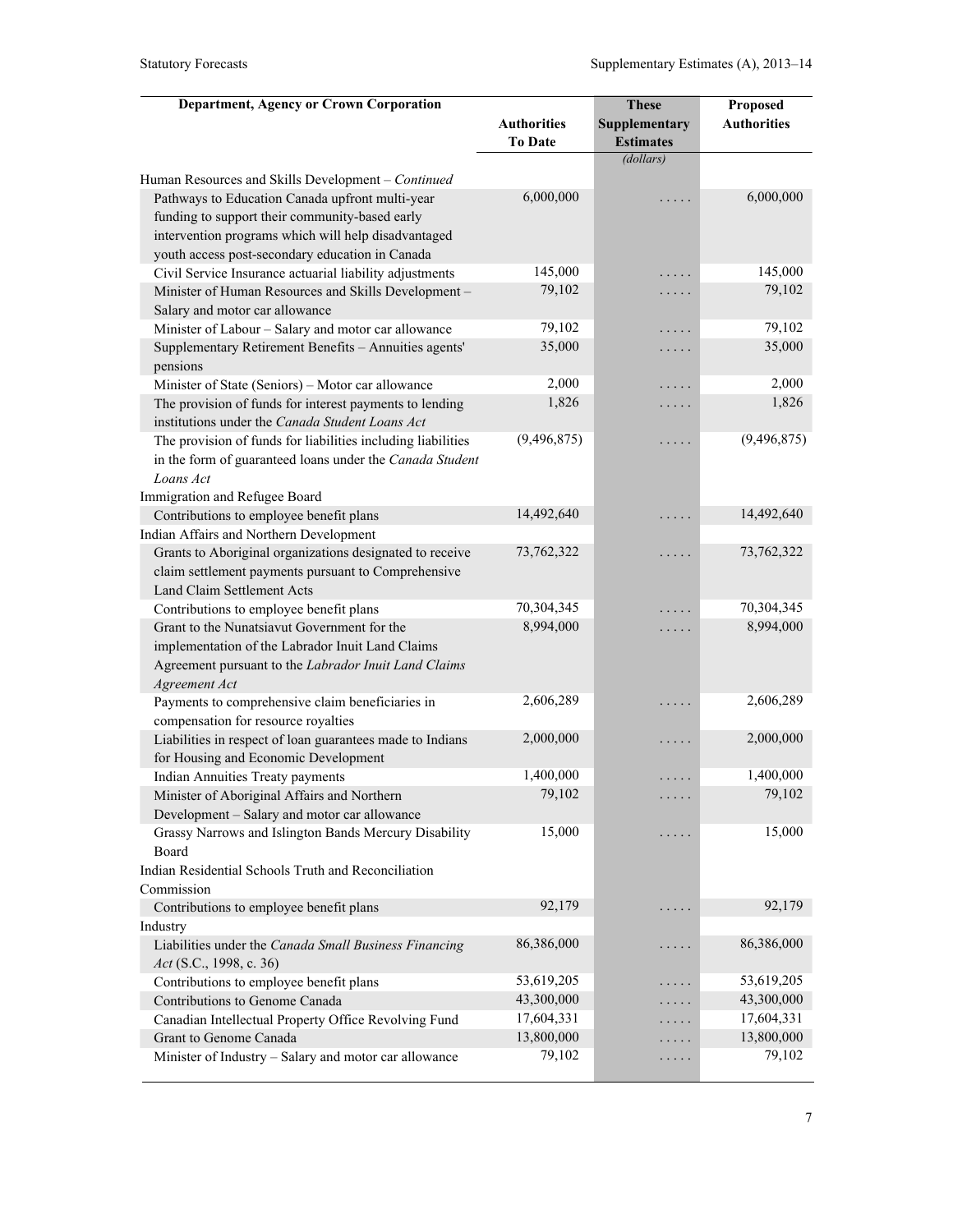| <b>Department, Agency or Crown Corporation</b>                                                                                                                                                          |                                      | <b>These</b>                             | Proposed           |
|---------------------------------------------------------------------------------------------------------------------------------------------------------------------------------------------------------|--------------------------------------|------------------------------------------|--------------------|
|                                                                                                                                                                                                         | <b>Authorities</b><br><b>To Date</b> | <b>Supplementary</b><br><b>Estimates</b> | <b>Authorities</b> |
|                                                                                                                                                                                                         |                                      | (dollars)                                |                    |
| Industry - Continued                                                                                                                                                                                    |                                      |                                          |                    |
| Minister of State (Science and Technology) (Federal<br>Economic Development Agency for Southern Ontario) -<br>Motor car allowance                                                                       | 2,000                                | .                                        | 2,000              |
| Minister of State (Small Business and Tourism) - Motor<br>car allowance                                                                                                                                 | 2,000                                | .                                        | 2,000              |
| International Joint Commission (Canadian Section)                                                                                                                                                       |                                      |                                          |                    |
| Contributions to employee benefit plans                                                                                                                                                                 | 635,353                              | .                                        | 635,353            |
| Justice                                                                                                                                                                                                 |                                      |                                          |                    |
| Contributions to employee benefit plans                                                                                                                                                                 | 79,776,724                           | .                                        | 79,776,724         |
| Minister of Justice and Attorney General of Canada -                                                                                                                                                    | 79,102                               | .                                        | 79,102             |
| Salary and motor car allowance                                                                                                                                                                          |                                      |                                          |                    |
| Library and Archives of Canada                                                                                                                                                                          |                                      |                                          |                    |
| Contributions to employee benefit plans                                                                                                                                                                 | 10,177,677                           | .                                        | 10,177,677         |
| Library of Parliament                                                                                                                                                                                   |                                      |                                          |                    |
| Contributions to employee benefit plans                                                                                                                                                                 | 5, 132, 478                          | .                                        | 5,132,478          |
| Military Police Complaints Commission                                                                                                                                                                   |                                      |                                          |                    |
| Contributions to employee benefit plans                                                                                                                                                                 | 344,630                              | .                                        | 344,630            |
| National Battlefields Commission                                                                                                                                                                        |                                      |                                          |                    |
| Expenditures pursuant to subsection $29.1(1)$ of the<br>Financial Administration Act                                                                                                                    | 1,800,000                            | .                                        | 1,800,000          |
| Contributions to employee benefit plans                                                                                                                                                                 | 370,872                              | .                                        | 370,872            |
| National Defence                                                                                                                                                                                        |                                      |                                          |                    |
| Contributions to employee benefit plans - Members of                                                                                                                                                    | 1,022,618,246                        | .                                        | 1,022,618,246      |
| the Military                                                                                                                                                                                            |                                      |                                          |                    |
| Contributions to employee benefit plans                                                                                                                                                                 | 309,756,941                          | .                                        | 309,756,941        |
| Payments under the Supplementary Retirement Benefits<br>Act                                                                                                                                             | 4,492,604                            | $\cdots$                                 | 4,492,604          |
| Payments under Parts I-IV of the Defence Services<br>Pension Continuation Act (R.S.C., 1970, c. D-3)                                                                                                    | 929,668                              | .                                        | 929,668            |
| Minister of National Defence - Salary and motor car<br>allowance                                                                                                                                        | 79,102                               | $\sim$ $\sim$ $\sim$ $\sim$ $\sim$       | 79,102             |
| Associate Minister of National Defence and Minister of<br>State (Atlantic Canada Opportunities Agency) (La<br>Francophonie) - Salary and motor car allowance                                            | 79,102                               | .                                        | 79,102             |
| Payments to dependants of certain members of the Royal<br>Canadian Air Force killed while serving as instructors<br>under the British Commonwealth Air Training Plan<br>(Appropriation Act No. 4, 1968) | 24,100                               |                                          | 24,100             |
| National Energy Board                                                                                                                                                                                   |                                      |                                          |                    |
| Contributions to employee benefit plans                                                                                                                                                                 | 7,195,012                            |                                          | 7,195,012          |
| National Parole Board                                                                                                                                                                                   |                                      |                                          |                    |
| Contributions to employee benefit plans                                                                                                                                                                 | 6,240,763                            |                                          | 6,240,763          |
| National Research Council of Canada                                                                                                                                                                     |                                      |                                          |                    |
| Spending of revenues pursuant to paragraph $5(1)(e)$ of<br>the National Research Council Act<br>$(R.S.C., 1985, c. N-15)$                                                                               | 142,000,000                          |                                          | 142,000,000        |
| Contributions to employee benefit plans                                                                                                                                                                 | 40,238,233                           |                                          | 40,238,233         |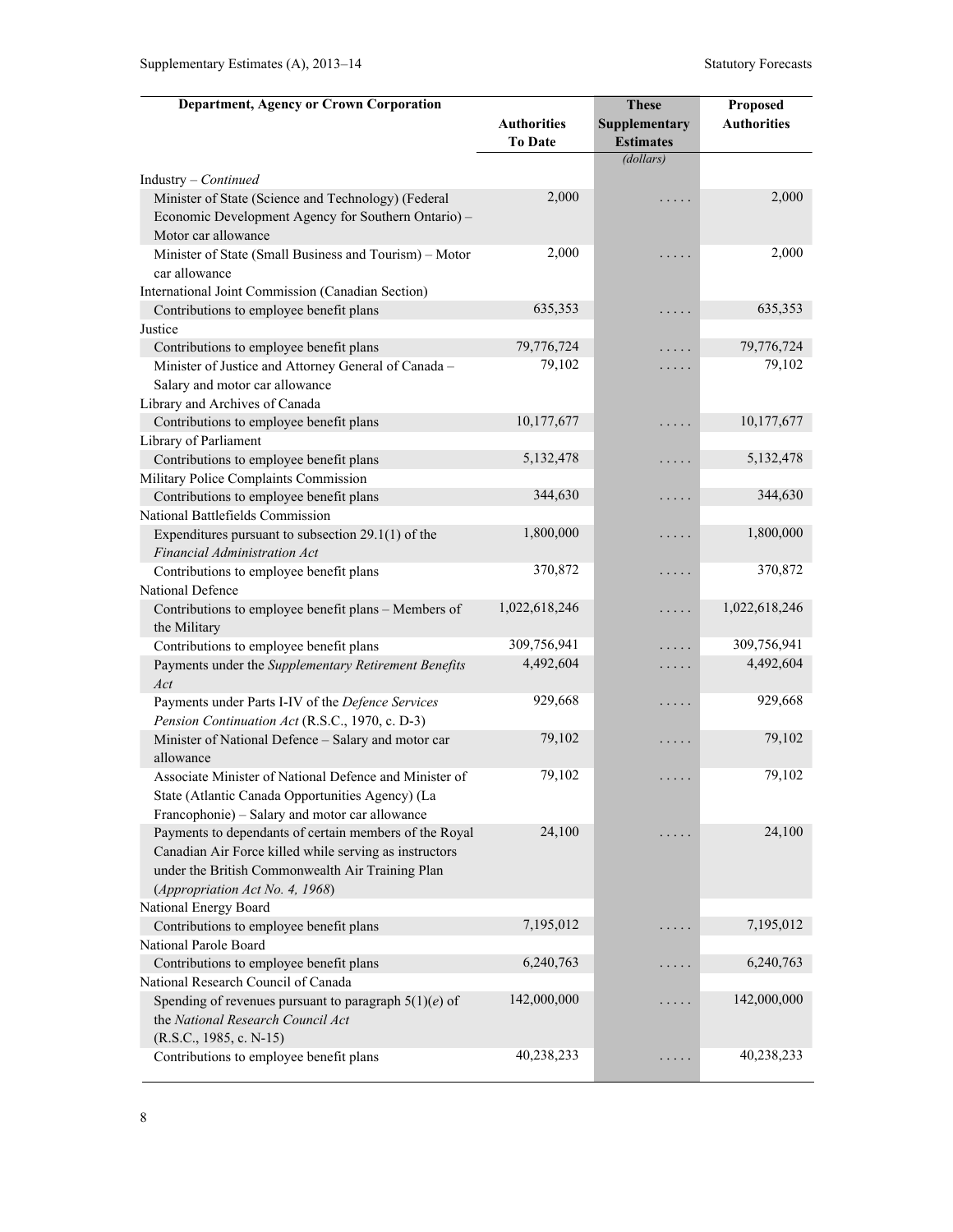| <b>Department, Agency or Crown Corporation</b>             |                    | <b>These</b>     | Proposed           |
|------------------------------------------------------------|--------------------|------------------|--------------------|
|                                                            | <b>Authorities</b> | Supplementary    | <b>Authorities</b> |
|                                                            | <b>To Date</b>     | <b>Estimates</b> |                    |
|                                                            |                    | (dollars)        |                    |
| <b>Natural Resources</b>                                   |                    |                  |                    |
| Payments to the Newfoundland Offshore Petroleum            | 1,142,062,000      | .                | 1,142,062,000      |
| Resource Revenue Fund                                      |                    |                  |                    |
| Payments to the Nova Scotia Offshore Revenue Account       | 79,339,000         | .                | 79,339,000         |
| Contributions to employee benefit plans                    | 59,706,197         | .                | 59,706,197         |
| Payments of the Crown Share Adjustment for Nova            | 22,460,000         | .                | 22,460,000         |
| Scotia Offshore Petroleum Resources                        |                    |                  |                    |
| Contribution to the Canada/Newfoundland Offshore           | 7,756,000          | .                | 7,756,000          |
| Petroleum Board                                            |                    |                  |                    |
| Contribution to the Canada/Nova Scotia Offshore            | 3,550,000          | .                | 3,550,000          |
| Petroleum Board                                            |                    |                  |                    |
| Minister of Natural Resources - Salary and motor car       | 79,102             | .                | 79,102             |
| allowance                                                  |                    |                  |                    |
| Geomatics Canada Revolving Fund                            | .                  | .                | .                  |
| Natural Sciences and Engineering Research Council          |                    |                  |                    |
| Contributions to employee benefit plans                    | 5,120,588          | .                | 5,120,588          |
| Northern Pipeline Agency                                   |                    |                  |                    |
| Contributions to employee benefit plans                    | 120,930            | .                | 120,930            |
| Office of Infrastructure of Canada                         |                    |                  |                    |
| Contributions to employee benefit plans                    | 4,986,059          | .                | 4,986,059          |
| Office of the Commissioner of Lobbying                     |                    |                  |                    |
| Contributions to employee benefit plans                    | 434,784            | .                | 434,784            |
| Office of the Commissioner of Official Languages           |                    |                  |                    |
| Contributions to employee benefit plans                    | 2,250,180          | .                | 2,250,180          |
| Office of the Communications Security Establishment        |                    |                  |                    |
| Commissioner                                               |                    |                  |                    |
| Contributions to employee benefit plans                    | 134,008            | .                | 134,008            |
| Office of the Conflict of Interest and Ethics Commissioner |                    |                  |                    |
| Contributions to employee benefit plans                    | 800,421            | .                | 800,421            |
| Office of the Co-ordinator, Status of Women                |                    |                  |                    |
| Contributions to employee benefit plans                    | 1,244,686          | .                | 1,244,686          |
| Office of the Correctional Investigator                    |                    |                  |                    |
| Contributions to employee benefit plans                    | 566,948            | .                | 566,948            |
| Office of the Director of Public Prosecutions              |                    |                  |                    |
| Contributions to employee benefit plans                    | 18,247,860         |                  | 18,247,860         |
| Office of the Public Sector Integrity Commissioner         |                    |                  |                    |
| Contributions to employee benefit plans                    | 520,799            | .                | 520,799            |
| Office of the Superintendent of Financial Institutions     |                    |                  |                    |
| Spending of revenues pursuant to subsection $17(2)$ of the |                    | $\cdots$         |                    |
| Office of the Superintendent of Financial Institutions Act |                    |                  |                    |
| Offices of the Information and Privacy Commissioners of    |                    |                  |                    |
| Canada                                                     |                    |                  |                    |
| Contributions to employee benefit plans                    | 3,830,250          |                  | 3,830,250          |
| Parks Canada Agency                                        |                    |                  |                    |
| Expenditures equivalent to revenues resulting from the     | 111,000,000        |                  | 111,000,000        |
| conduct of operations pursuant to section 20 of the        |                    |                  |                    |
| Parks Canada Agency Act                                    | 48,592,513         |                  | 48,592,513         |
| Contributions to employee benefit plans                    |                    | $\cdots$         |                    |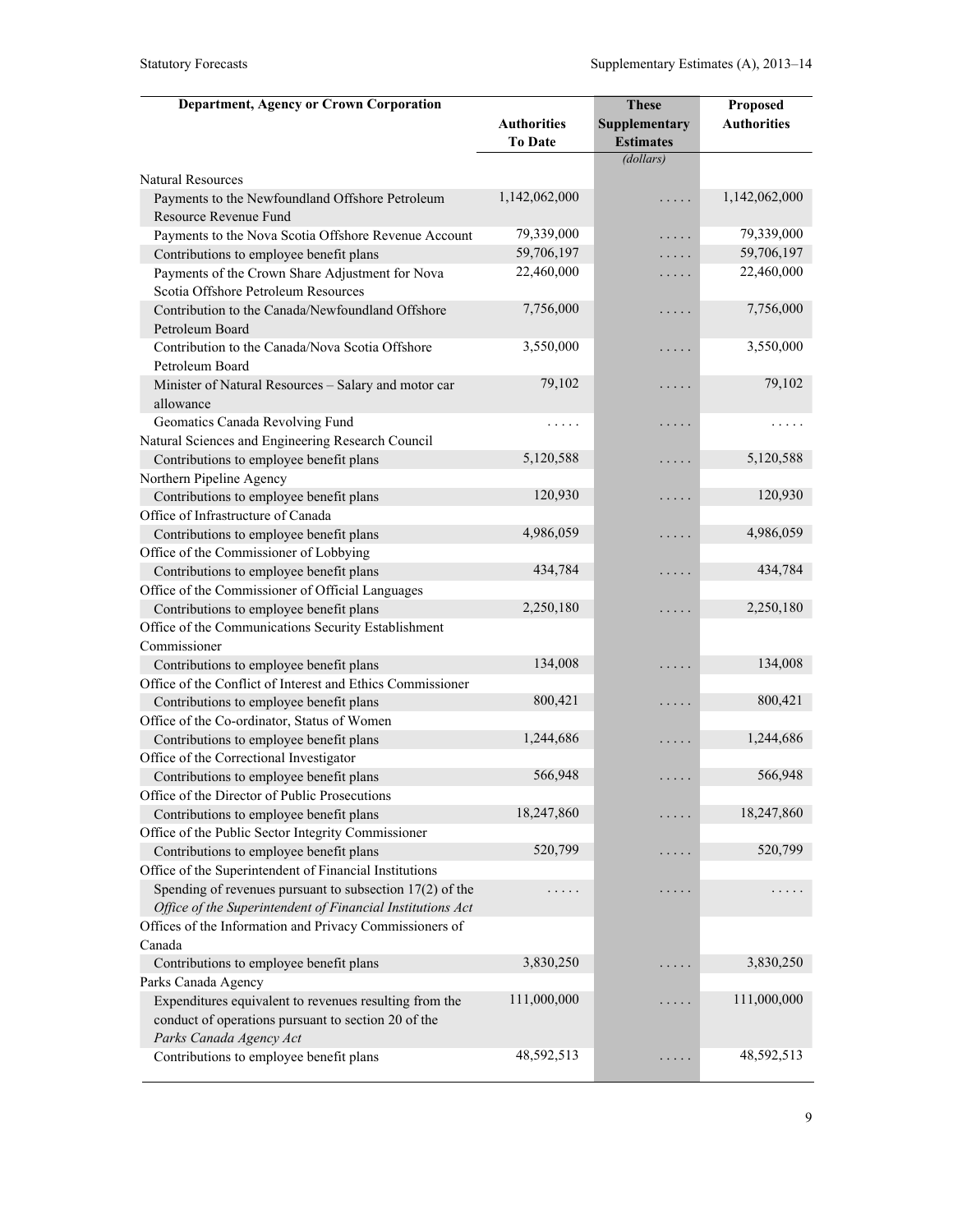| <b>Department, Agency or Crown Corporation</b>          |                      | <b>These</b>         | Proposed             |
|---------------------------------------------------------|----------------------|----------------------|----------------------|
|                                                         | <b>Authorities</b>   | Supplementary        | <b>Authorities</b>   |
|                                                         | <b>To Date</b>       | <b>Estimates</b>     |                      |
|                                                         |                      | (dollars)            |                      |
| Patented Medicine Prices Review Board                   |                      |                      |                      |
| Contributions to employee benefit plans                 | 1,025,633            | .                    | 1,025,633            |
| Privy Council                                           |                      |                      |                      |
| Contributions to employee benefit plans                 | 13,997,460           | .                    | 13,997,460           |
| Prime Minister - Salary and motor car allowance         | 163,043              | .                    | 163,043              |
| Minister of Intergovernmental Affairs and President of  | 79,102               | .                    | 79,102               |
| the Queen's Privy Council for Canada - Salary and motor |                      |                      |                      |
| car allowance                                           |                      |                      |                      |
| Leader of the Government in the Senate - Salary and     | 79,102               | .                    | 79,102               |
| motor car allowance                                     |                      |                      |                      |
| Leader of the Government in the House of Commons -      | 79,102               | .                    | 79,102               |
| Salary and motor car allowance                          |                      |                      |                      |
| Minister of State (Democratic Reform) - Motor car       | 2,000                | .                    | 2,000                |
| allowance                                               |                      |                      |                      |
| Minister of State and Chief Government Whip - Motor     | 2,000                | .                    | 2,000                |
| car allowance                                           |                      |                      |                      |
| Public Health Agency of Canada                          |                      |                      |                      |
| Contributions to employee benefit plans                 | 32,120,776           | .                    | 32,120,776           |
| Public Safety and Emergency Preparedness                |                      |                      |                      |
| Contributions to employee benefit plans                 | 15,860,930<br>79,102 | .                    | 15,860,930<br>79,102 |
| Minister of Public Safety - Salary and motor car        |                      | .                    |                      |
| allowance<br><b>Public Service Commission</b>           |                      |                      |                      |
| Contributions to employee benefit plans                 | 13,170,904           |                      | 13,170,904           |
| Public Service Labour Relations Board                   |                      | .                    |                      |
| Contributions to employee benefit plans                 | 1,304,347            | .                    | 1,304,347            |
| Public Service Staffing Tribunal                        |                      |                      |                      |
| Contributions to employee benefit plans                 | 611,000              | .                    | 611,000              |
| Public Works and Government Services                    |                      |                      |                      |
| Contributions to employee benefit plans                 | 114,739,046          | .                    | 114,739,046          |
| Real Property Services Revolving Fund                   | 10,000,000           | .                    | 10,000,000           |
| Optional Services Revolving Fund                        | 8,484,366            | .                    | 8,484,366            |
| Translation Bureau Revolving Fund                       | 7,022,229            | .                    | 7,022,229            |
| Minister of Public Works and Government Services -      | 79,102               |                      | 79,102               |
| Salary and motor car allowance                          |                      |                      |                      |
| Registry of the Competition Tribunal                    |                      |                      |                      |
| Contributions to employee benefit plans                 | 164,414              | $\ddotsc$            | 164,414              |
| Registry of the Public Servants Disclosure Protection   |                      |                      |                      |
| Tribunal                                                |                      |                      |                      |
| Contributions to employee benefit plans                 | 188,284              | $\sim$ $\sim$ $\sim$ | 188,284              |
| Registry of the Specific Claims Tribunal                |                      |                      |                      |
| Contributions to employee benefit plans                 | 824                  | $\ddotsc$            | 824                  |
| Royal Canadian Mounted Police                           |                      |                      |                      |
| Pensions and other employee benefits - Members of the   | 371,520,429          | $\ddotsc$            | 371,520,429          |
| Force                                                   |                      |                      |                      |
| Contributions to employee benefit plans                 | 92,880,107           | .                    | 92,880,107           |
| Pensions under the Royal Canadian Mounted Police        | 14,000,000           | .                    | 14,000,000           |
| Pension Continuation Act (R.S.C., 1970, c. R-10)        |                      |                      |                      |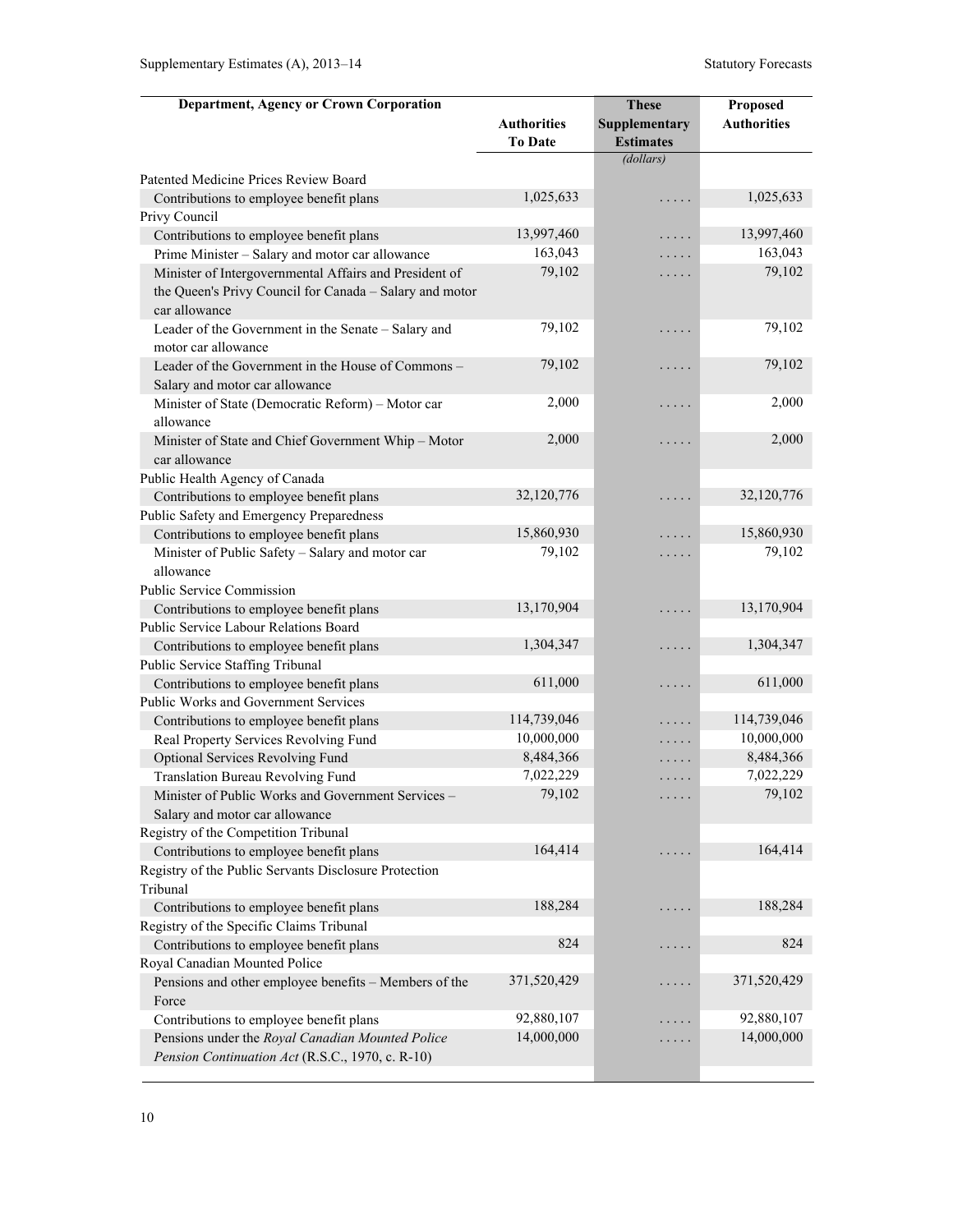| <b>Department, Agency or Crown Corporation</b>               |                    | <b>These</b>     | Proposed           |
|--------------------------------------------------------------|--------------------|------------------|--------------------|
|                                                              | <b>Authorities</b> | Supplementary    | <b>Authorities</b> |
|                                                              | <b>To Date</b>     | <b>Estimates</b> |                    |
|                                                              |                    | (dollars)        |                    |
| Royal Canadian Mounted Police External Review                |                    |                  |                    |
| Committee                                                    |                    |                  |                    |
| Contributions to employee benefit plans                      | 103,639            |                  | 103,639            |
| Royal Canadian Mounted Police Public Complaints              |                    |                  |                    |
| Commission                                                   |                    |                  |                    |
| Contributions to employee benefit plans                      | 575,348            | .                | 575,348            |
| Security Intelligence Review Committee                       |                    |                  |                    |
| Contributions to employee benefit plans                      | 320,297            | .                | 320,297            |
| Senate Ethics Officer                                        |                    |                  |                    |
| Contributions to employee benefit plans                      | 104,400            | .                | 104,400            |
| <b>Shared Services Canada</b>                                |                    |                  |                    |
| Contributions to employee benefit plans                      | 99,952,971         | .                | 99,952,971         |
| Social Sciences and Humanities Research Council              |                    |                  |                    |
| Contributions to employee benefit plans                      | 2,610,109          | .                | 2,610,109          |
| <b>Statistics Canada</b>                                     |                    |                  |                    |
| Contributions to employee benefit plans                      | 62,167,097         | .                | 62,167,097         |
| Supreme Court of Canada                                      |                    |                  |                    |
| Judges' salaries, allowances and annuities, annuities to     | 6,371,407          | .                | 6,371,407          |
| spouses and children of judges and lump sum payments         |                    |                  |                    |
| to spouses of judges who die while in office                 |                    |                  |                    |
| $(R.S.C., (1985), c. J-1)$                                   |                    |                  |                    |
| Contributions to employee benefit plans                      | 2,382,068          | .                | 2,382,068          |
| The Senate                                                   |                    |                  |                    |
| Officers and Members of the Senate - Salaries,               | 26,690,200         | .                | 26,690,200         |
| allowances and other payments to the Speaker of the          |                    |                  |                    |
| Senate, Members and other officers of the Senate under       |                    |                  |                    |
| the Parliament of Canada Act; contributions to the           |                    |                  |                    |
| Members of Parliament Retiring Allowances Account            |                    |                  |                    |
| and Members of Parliament Retirement Compensation            |                    |                  |                    |
| Arrangements Account (R.S.C., 1985, ch. M-5)                 |                    |                  |                    |
| Contributions to employee benefit plans                      | 7,657,013          |                  | 7,657,013          |
| Transport                                                    |                    |                  |                    |
| Payments in respect of St. Lawrence Seaway agreements        | 94,200,000         | .                | 94,200,000         |
| under the Canada Marine Act (S.C., 1998, c. 10)              |                    |                  |                    |
| Contributions to employee benefit plans                      | 72,569,973         |                  | 72,569,973         |
| Northumberland Strait Crossing Subsidy Payment under         | 61,582,525         |                  | 61,582,525         |
| the Northumberland Strait Crossing Act                       |                    |                  |                    |
| (S.C., 1993, c. 43)                                          |                    |                  |                    |
| Payments to the Canadian National Railway Company in         | 3,300,000          | $\cdots$         | 3,300,000          |
| respect of the termination of the collection of tolls on the |                    |                  |                    |
| Victoria Bridge, Montreal and for rehabilitation work on     |                    |                  |                    |
| the roadway portion of the Bridge                            |                    |                  |                    |
| (Vote 107, Appropriation Act No. 5, 1963, S.C., 1963, c. 42) |                    |                  |                    |
| Minister of Transport, Infrastructure and Communities        | 79,102             |                  | 79,102             |
| and Minister of the Economic Development Agency of           |                    |                  |                    |
| Canada for the Regions of Quebec - Salary and motor car      |                    |                  |                    |
| allowance                                                    |                    |                  |                    |
| Minister of State - Motor car allowance                      | 2,000              | $\cdots$         | 2,000              |